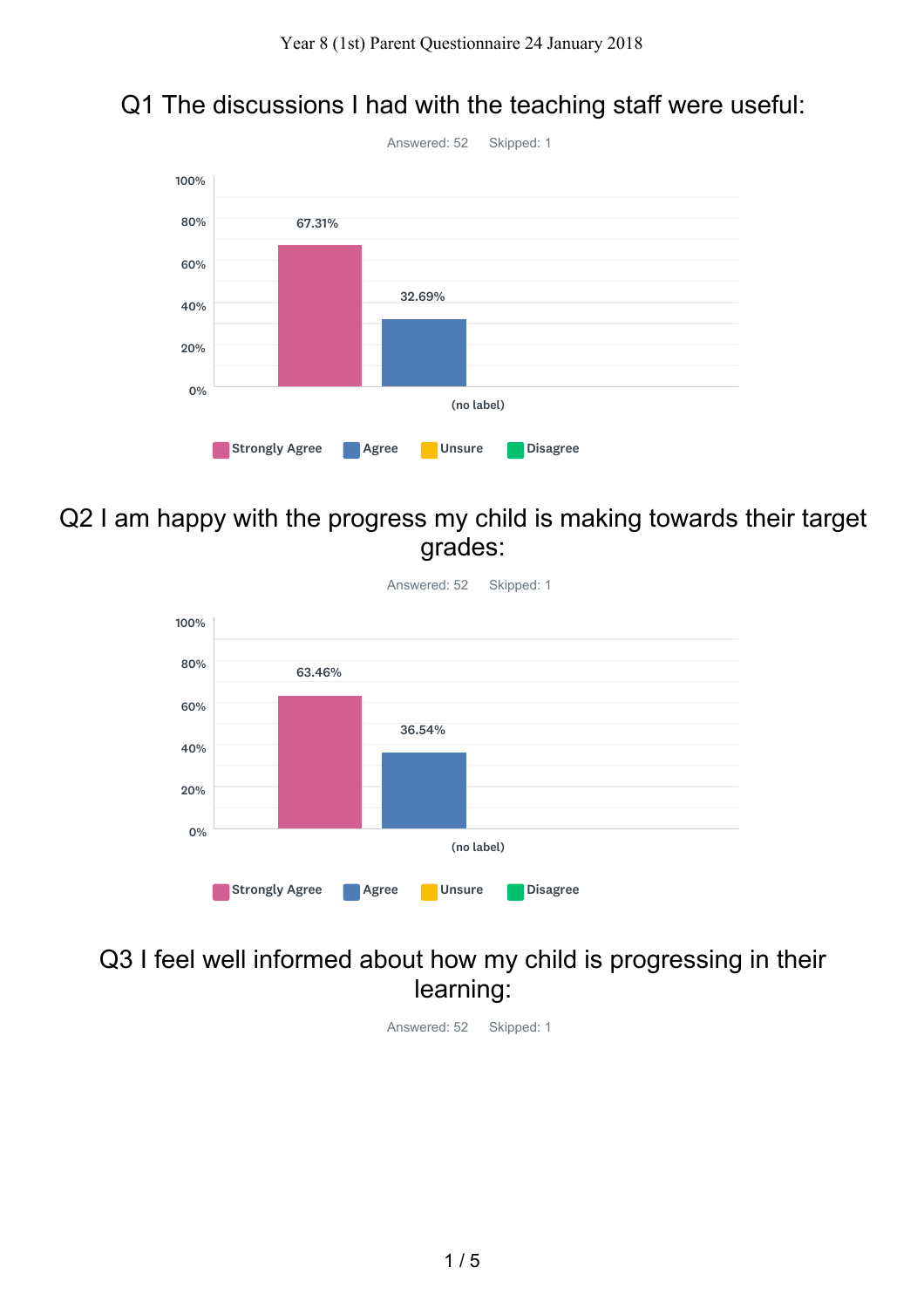

#### Year 8 (1st) Parent Questionnaire 24 January 2018

# Q4 My child receives lots of work to do at home:



## Q5 My child is being stretched academically:



2 / 5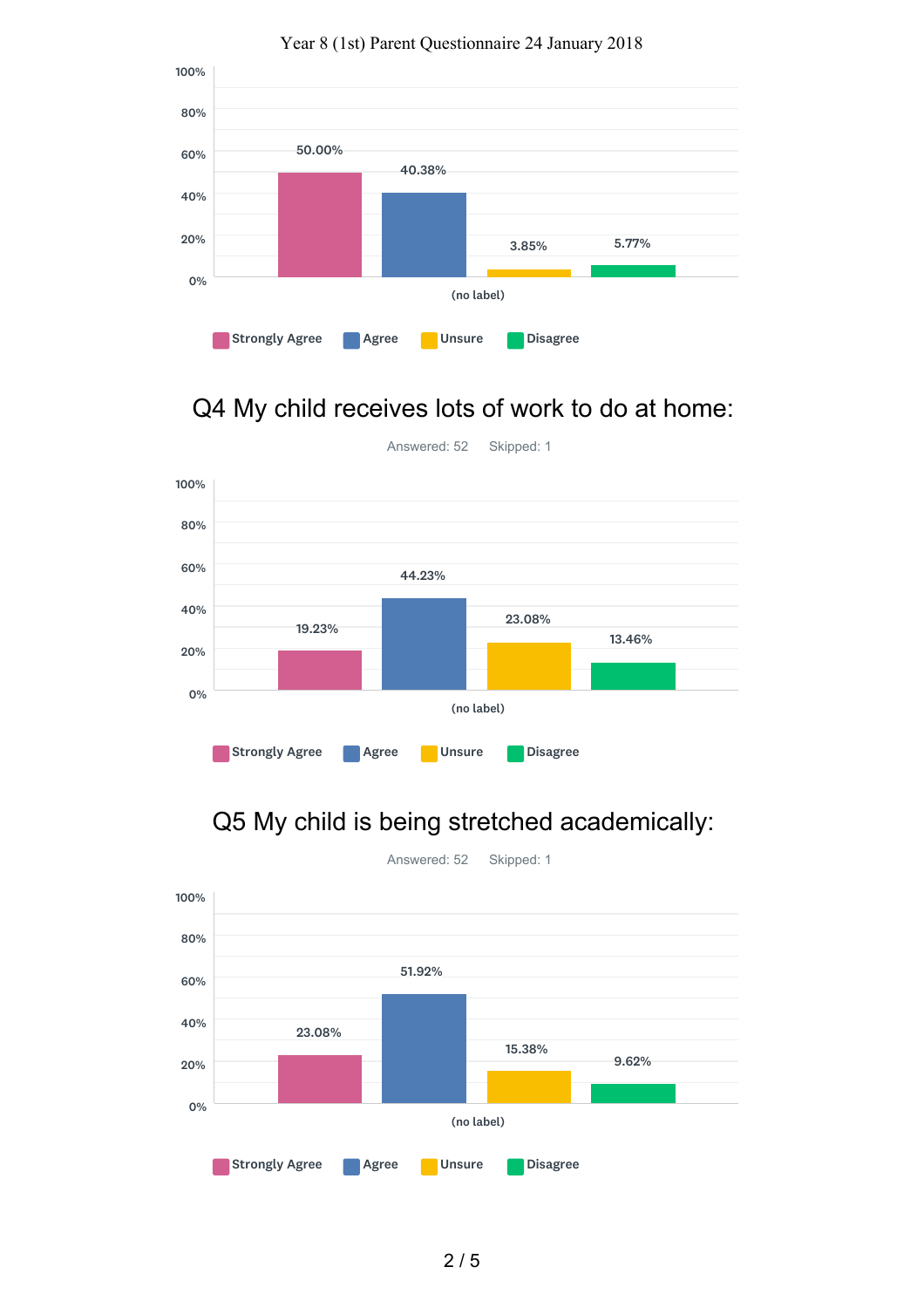## Q6 My child is is supported in her/his learning:



## Q7 The information booklet on options was useful:



Answered: 50 Skipped: 3

## Q8 The presentation by the Principal & Director was useful:

Answered: 51 Skipped: 2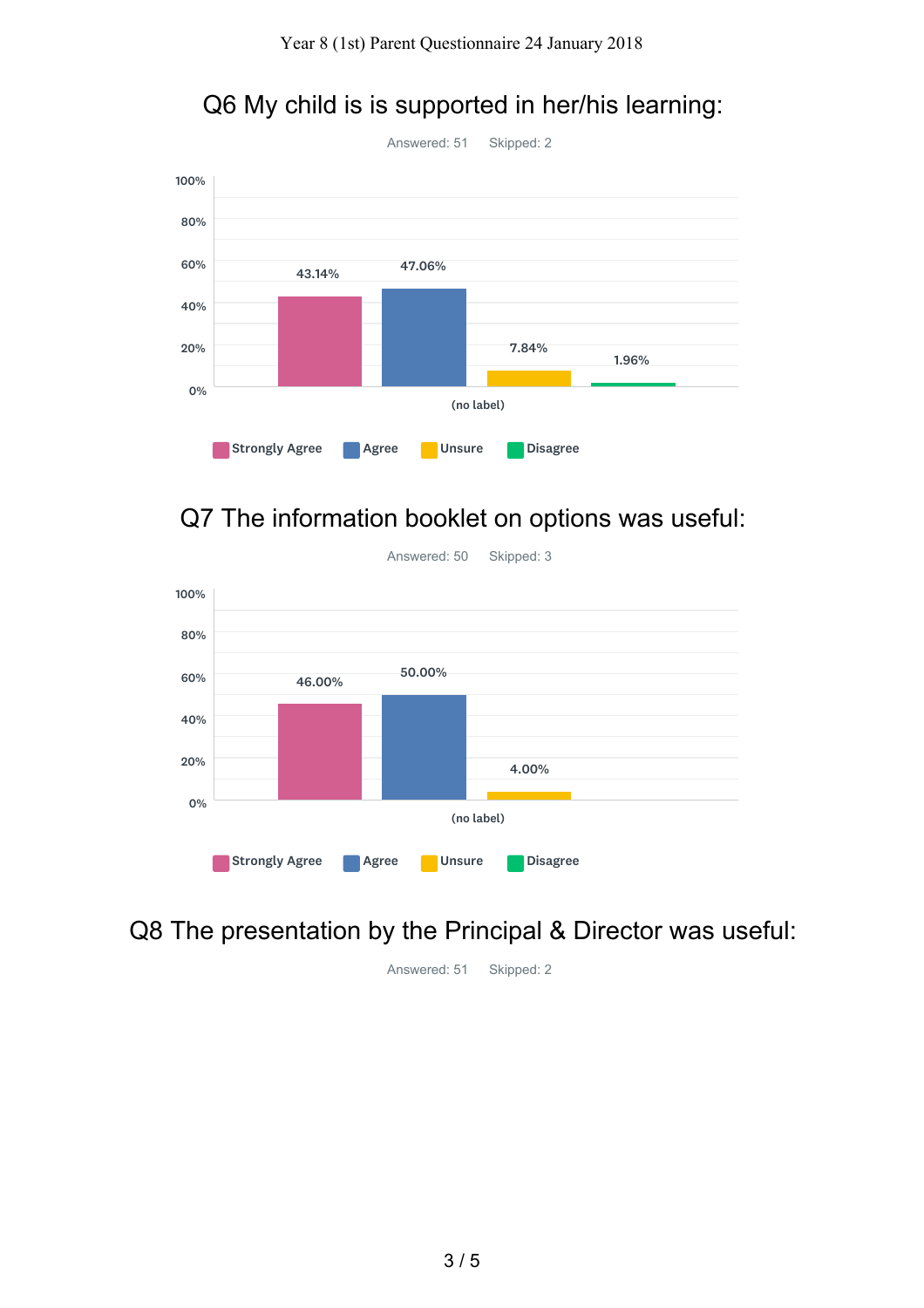

#### Year 8 (1st) Parent Questionnaire 24 January 2018

## Q9 I understand the next steps in making options choices:



## Q10 The options offer the right subjects for my child: